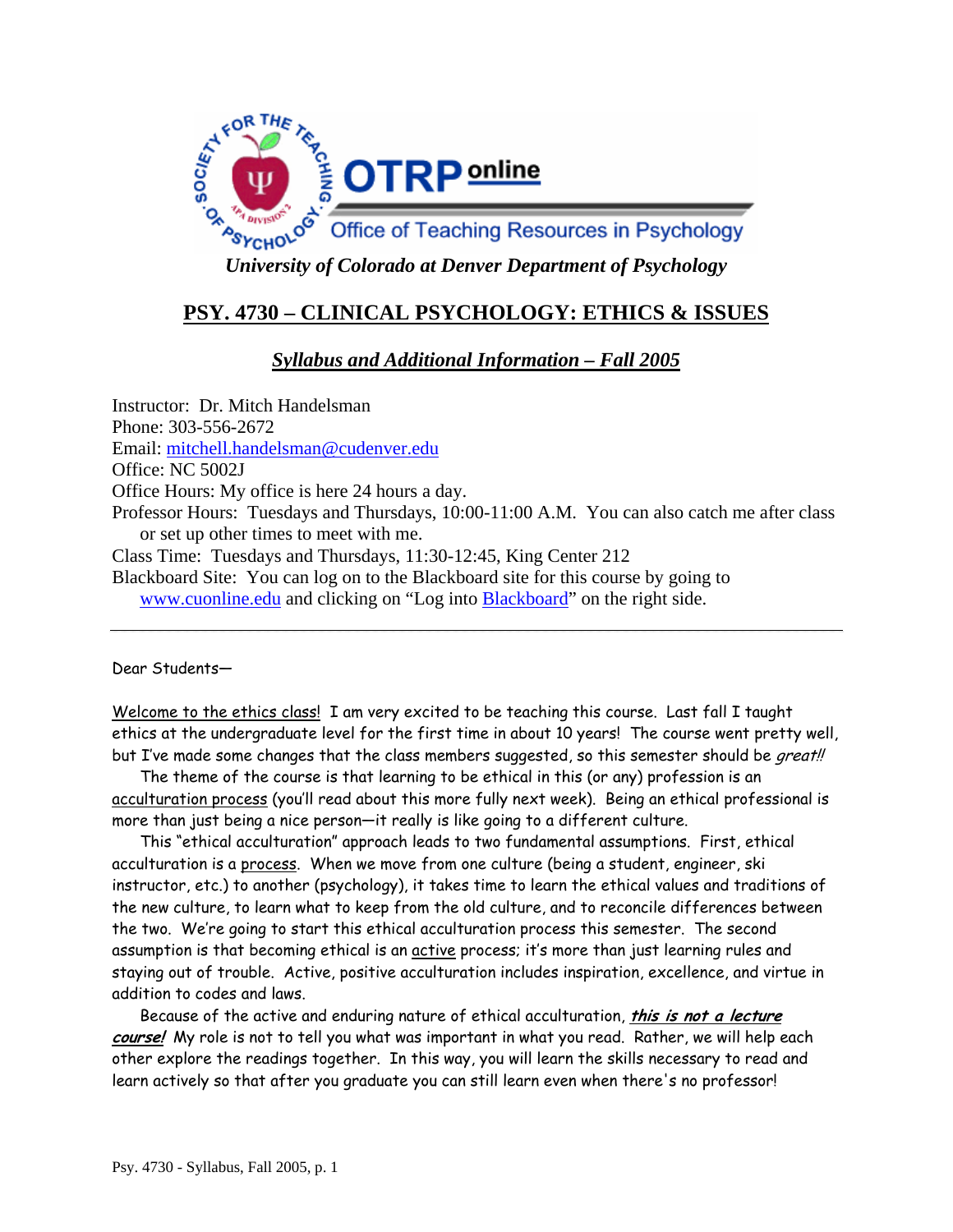Thus, I invite you to be active, to come along and explore with me how we make the transition from nice, caring, bright people to effective, ethical, caring professionals (and/or consumers of professional services).

Sincerely,

— *Mitch*

#### *COURSE DESCRIPTION* (From the CU-Denver Catalog, 2005-2006)

"An in-depth exploration of the values and ideas that guide professional practice in psychology, including professional codes of conduct and philosophical ethical principles. Topics include confidentiality, informed consent, competence, integrity, and respect. Prereq: six hours of psychology."

**PREREQUISITES:** If you do not have the prerequisite 6 hours of psychology, you will not receive credit for this course, *even if you enroll and complete all the requirements.*

#### *GOALS OF THE COURSE* – I design and teach this course so you can:

- 1. Begin the process of active ethical acculturation by learning how to read, discuss, and appreciate the ethical dimensions of professional activities and behaviors, and how they fit with your own values and background.
- 2. Learn how to make good decisions about ethical issues in psychology using a comprehensive decision making procedure which includes the APA Ethics Code, general ethical principles, and other sources of guidance.
- 3. Do some deeper thinking and research about one particular issue (via the major paper).
- 4. Develop oral and written communication skills.
- 5. Learn to critique your own writing, and the writing of others, and to use feedback from others in revising your work.
- 6. Explore more active ways of learning.
- 7. Develop the ability to follow directions and meet deadlines.

#### *READINGS*

#### At the Bookstore:

Knapp, S., & VandeCreek, L. (2003). *A guide to the 2002 revision of the American Psychological Association's ethics code.* Sarasota, FL: Professional Resource Press.

#### On Blackboard (these can be downloaded):

- American Psychological Association. (1990). Guidelines for providers of psychological services to ethnic, linguistic, and culturally diverse populations. Washington, DC: Author. [Also available at www.apa.org/pi/oema/guide.html.]
- American Psychological Association. (2002). Ethical principles of psychologists and code of conduct. *American Psychologist, 57,* 1060-1073. [Also available as an appendix in the Knapp & VandeCreek book and at www.apa.org/ethics.]

"APA Cases" – ten case vignettes we'll discuss in class.

Colorado Revised Statutes, excerpts. These are all in one file on Blackboard, and are also available at http://www.dora.state.co.us/mental-health/MHStatutes0703.pdf. The specific sections we will read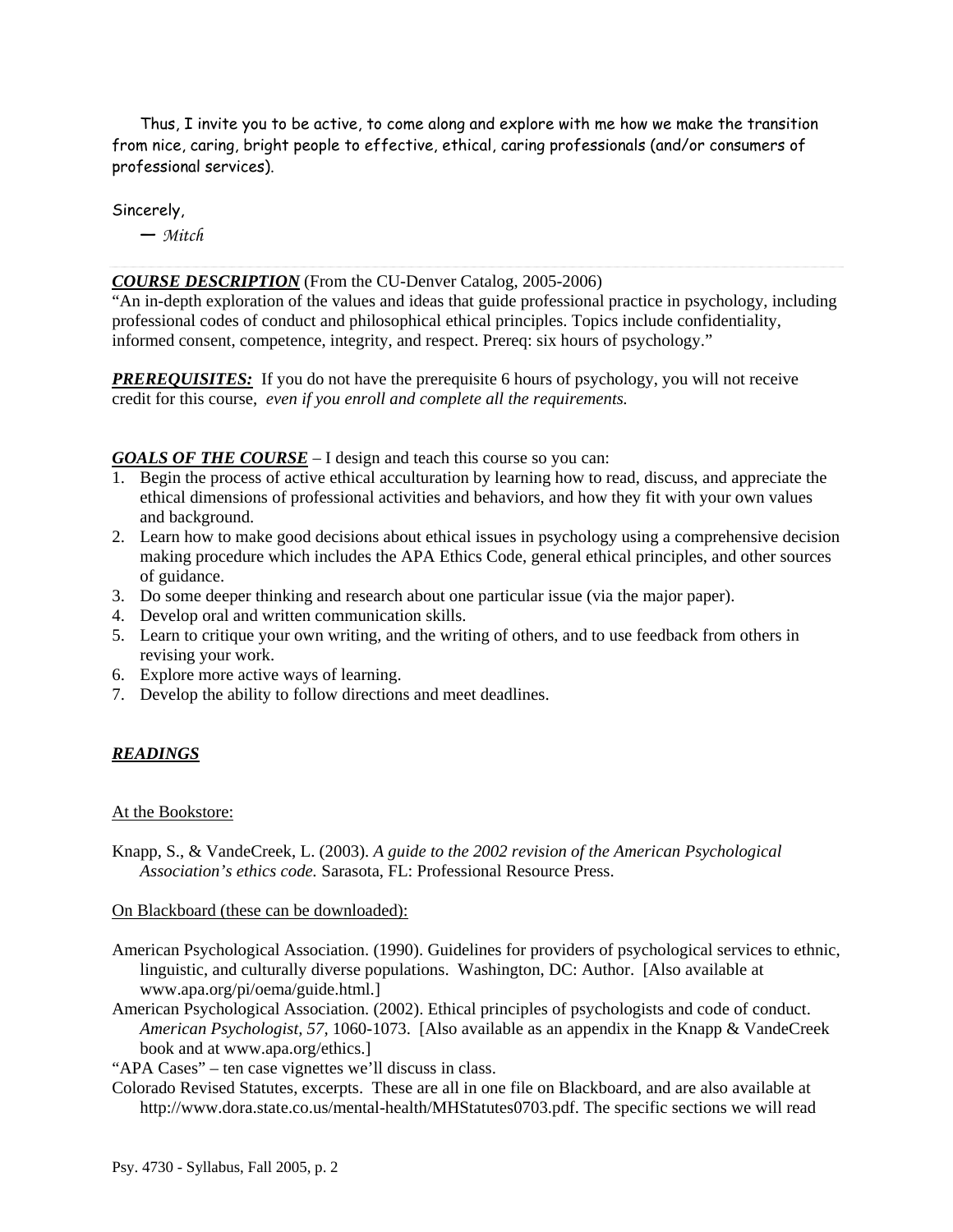are

- a. 12-43-222 (Prohibited Activities)
- b. 12-43-214 (Mandatory Disclosure)
- c. 12-43-218 (Confidentiality)
- Handelsman, M. M., Gottlieb, M. C., & Knapp, S. (2005). Training ethical psychologists: An acculturation model. *Professional Psychology: Research and Practice, 36,* 59-65.
- McKelvie, S. J., Black, S. L., & Standing, L. G. (2004). *Guide to academic honesty for the department of psychology.* Unpublished manuscript Bishop's University.

In a Readings Packet (5 of these packets are in a file cabinet outside NC 5002, in a drawer with my name on it:

- Gottlieb, M. C. (1993). Avoiding exploitive dual relationships: A decision-making model. *Psychotherapy, 30,* 41-48.
- Gutheil, T. G., & Gabbard, G. O. (1993). The concept of boundaries in clinical practice: Theoretical and risk-management dimensions. *American Journal of Psychiatry, 150,* 188-196.
- Handelsman, M. M. (1998). Ethics and ethical reasoning. In S. Cullari (Ed.). *Foundations of clinical psychology* (pp. 80-111). Needham Heights, MA: Allyn & Bacon.
- Handelsman, M. M. (2001a). Accurate and effective informed consent. In E. R. Welfel & R. E. Ingersoll (Eds.), *The mental health desk reference* (pp. 453-458). New York: Wiley.
- Handelsman, M. M. (2001b). Learning to become ethical. In S. Walfish & A. K. Hess (Eds.). *Succeeding in graduate school: The career guide for psychology students* (pp. 189-202). Mahwah, NJ: Lawrence Erlbaum Associates.
- Handelsman, M. M. & Krest, M. (1996). Improving your students' writing: Arts and drafts. *APS Observer, 9*(2), 22-23; 31.
- Kitchener, K. S. (1984). Intuition, critical evaluation and ethical principles: The foundation for ethical decisions in counseling psychology. *The Counseling Psychologist, 12*(3), 43-55.
- Romm, E. G. (1992, February). Active vs. passive voice: What a difference! *Writing!*, pp. 14-15.
- Sue, D. (1990). Culture-specific strategies in counseling: A conceptual framework. *Professional Psychology: Research and Practice, 21,* 424-433.

### *COURSE REQUIREMENTS*

- 1. *SHORT PAPER: THE ETHICS AUTOBIOGRAPHY —*To explore how to acculturate to the profession of psychology and its ethical traditions, you need to know where you're coming from. To help accomplish this goal (Course Goal #1), the short paper (2-3 pages, double-spaced) will be an "ethics autobiography" in which you will explore the aspects of your background that might make it easier or harder to acculturate into the mental health professions. Some of the specific questions that you can address: What exposure have you had to the field? What is your idea of right and wrong professional behavior? Where does your conception of right and wrong professional behavior come from? What aspects of the field are most compatible with who you are as a person, and which aspects are least compatible? What aspects of this profession strike you as "not intuitive?" You should make use of the readings, especially about acculturation, but much of the paper will be exploring what *you* bring to the profession. Having said this, it's important that you know that you do NOT need to selfdisclose personal information that you don't want to. (See the APA Ethics Code, Standard 7.04.)
- 2. *REACTION PAPERS* Part of being active is reflecting on what you are learning. A great way to do that is through short reaction papers, in which you *use* what you are reading and discussing in the course. In the reaction papers you can integrate the readings with (a) class discussions, (b) something that you read in the newspaper, (c) something that you study in another course, or (d) something that happened to you. You can design an empirical study to test an idea you have. You can look up laws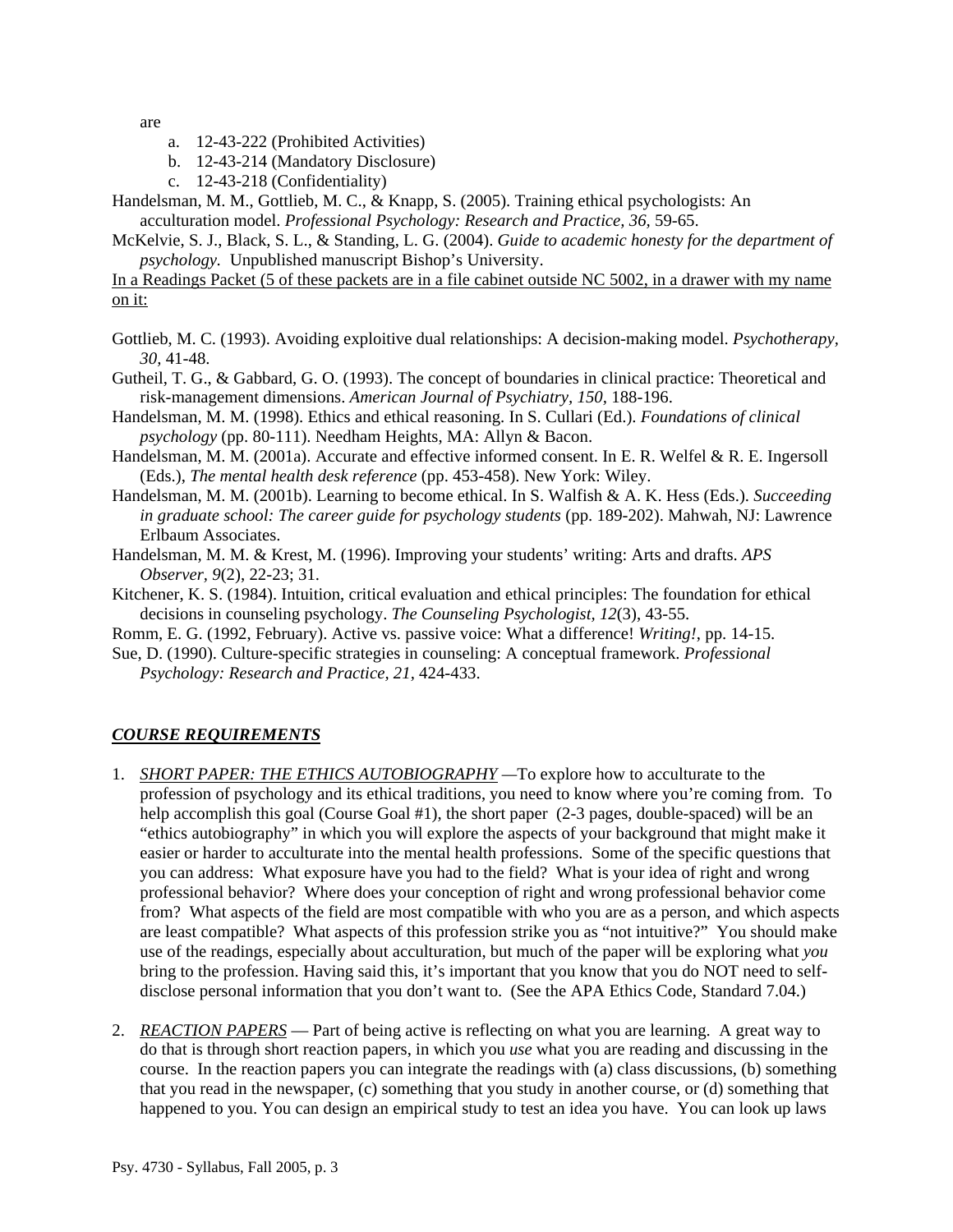(in Colorado or elsewhere) and report on what you find. You can present two arguments on different sides of an issue. In any case, it should be obvious from your reaction papers that you've been to class, done the reading, and *thought* about what's happening.

 Each reaction paper is to be no more than one page, typed (12-point font), double-spaced. You will submit 7 journal entries to me during the course, no more than one in any given week (this is so that you will be thinking throughout the semester!). Of the 7, the best five will count toward your grade. The *last reaction paper* will be a second look at your ethics autobiography. This last reaction paper is due in class on December 6 at the latest. *Please note that when you turn in reaction papers is up to you!! Do not get behind!* I'd encourage you to write your first one soon, to get you into the habit.

- 3. *FINAL* The two-hour open-book final will consist of two questions designed to have you analyze cases, potential dilemmas, policies, etc., from an ethical perspective. It will be another chance to demonstrate the skills and knowledge that we will develop throughout the course. (We will be discussing cases all semester, and you will have written 7 reaction papers using the course concepts, so you'll be prepared for the final.) See "What Are the Criteria for a Good Ethical Analysis?" on page 10 of this syllabus for some ideas that should be useful for the final, as well as for the major paper you write. Speaking of which:
- 4. *MAJOR PAPER INCLUDING ROUGH DRAFTS AND CRITIQUES* You will write a major paper which will be a more in-depth exploration of a question or issue related to ethics. You can write: (a) a review of the literature on a specific issue; (b) an application of ethical reasoning to some issue or activity in clinical psychology; (c) an "I-search" paper exploring your own policy regarding a particular issue; (d) an "I-search" exploring your professional acculturation process in light of a key issue; (e) a research proposal; or (f) another creative paper that we agree on. In this paper, you should make use of course readings and at least a few outside readings (and not just from the web!).

I will use the following criteria to evaluate the paper:

- *Ability to use and integrate sources.* This paper is a chance for you to develop your ability to think about, use, and integrate what you've read. You should go beyond just a summary of what you've read. You should also be well-balanced in your arguments, and go beyond the obvious ("we should be aware of ethical issues and follow the APA Code") into specifics, gray areas, and more subtle questions.

- *Ability to apply and integrate course concepts.* This paper should demonstrate that you are taking this course and learning something from it.

- *Ability to think, and to communicate those thoughts.* Writing is a reflection of thinking; one cannot write well if one is not thinking well. Sometimes, however, even good ideas are diminished by poor communication skills. I will consider the organization of your paper and your ability to say what you mean.

- *Logistical concerns:* The paper should be *no longer than 10 pages, including the cover page, abstract, and references*. This means that there's only about 5-7 pages of text. Papers can be longer if the purpose of the paper is served; but remember that readers (like me!) get upset if the quality of the ideas and conciseness of the writing don't justify the extra length. Also, please proofread your papers to make sure that grammar, punctuation, and other "little" mistakes don't hinder the communication of your ideas. Fasten your paper with a staple (no plastic folders). The references need to be in APA Style (see the READINGS part of this syllabus for a model).

- *Promptness* (see Course Goal #7). You are welcome to turn in your paper early.

*Rough drafts*. A rough draft of your major paper is due on November 10, 2005 at the beginning of class. You will submit enough copies of your draft to distribute to me and to your workshop group. Because you are obligated to your classmates, I strongly encourage you to meet this deadline. Late drafts will earn 0 points.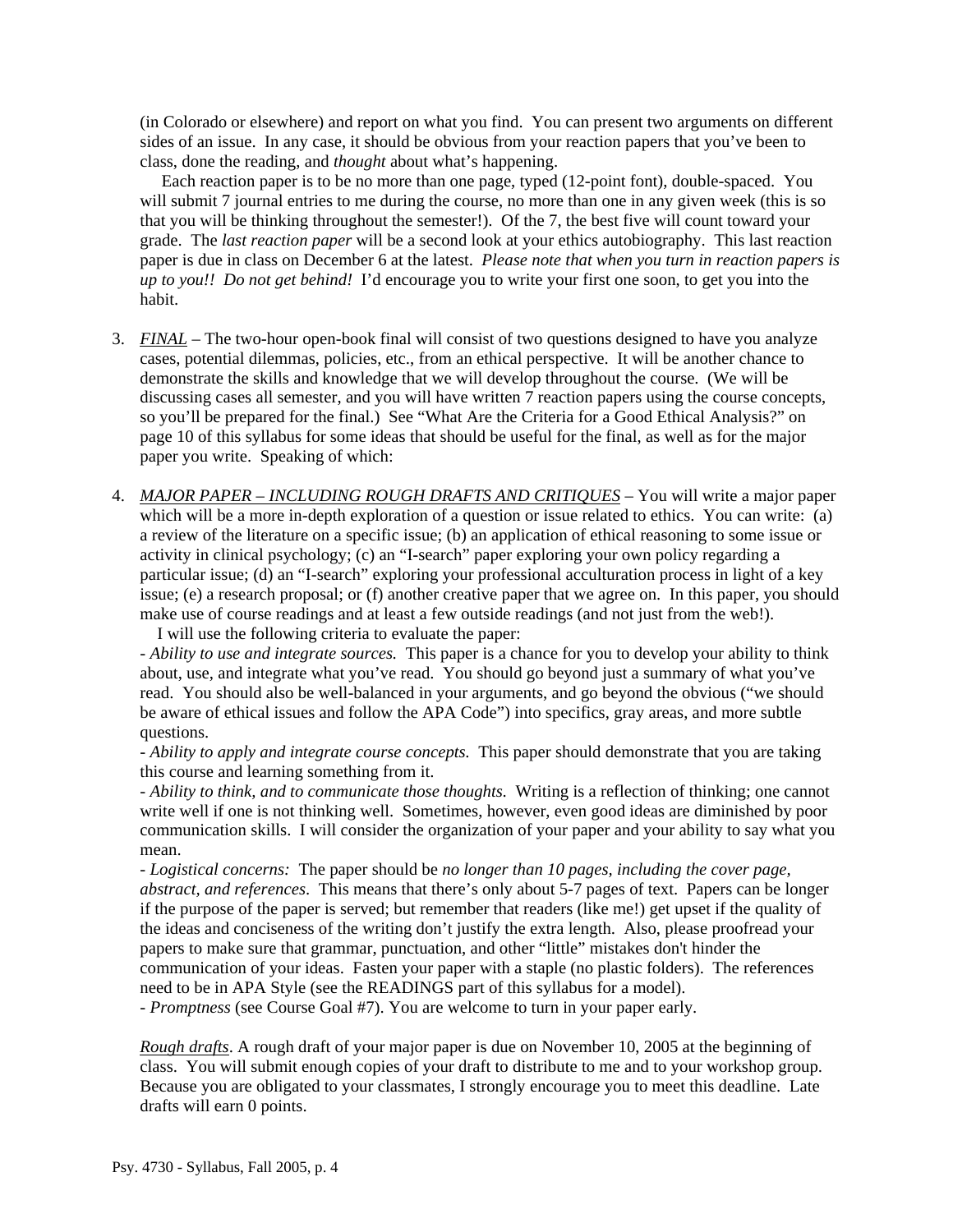Most writing, even for very good writers, consists of more than one draft. Complex ideas develop over time, and writing is *part* of the thinking and learning process, not just an outcome. Thus, the purpose of the rough draft is to get your thoughts started and down on paper before the usual twoweek crunch at the end of the semester, and to give you more time to reflect on and develop your ideas. The rough draft will be a stimulus for revision ("re-vision," to look at again) of both your thoughts and your writing.

 I do not expect a perfect paper for a rough draft. However, it should be a substantive effort. The better the draft, the more feedback you will get from others and from me. I will give relatively more weight to content in my grading of the rough drafts, but you still need to pay attention to style and mechanics.

 When deciding on topics, remember that the paper needs to (a) answer or explore a question, not just report what others have said, (b) demonstrate that you are taking the course, (c) be well-written, and (d) be fun (stimulating) for you to research and write.

 It is a very good idea to get started early in thinking about topics. I will be happy, at any time, to talk with you about topics, and/or to look over lists of topics, outlines, or any other writing that you do regarding the major paper.

*Paper critiques*. Good writing is very often a collaborative process. You will receive several rough drafts from other students on November 10. You will read these papers and write two-page critiques of each of them by November 17, and have copies of the critiques to distribute to me and to your group members. I grade critiques on your ability to provide useful feedback—the kind you would find helpful. I've included "Paper Critique Guidelines" on Page 11 of this syllabus.

*5. CLASS PARTICIPATION –* Most of our class time will be devoted to discussing—either as a big group or in small group exercises—readings, cases, issues, and your papers (see "Class Participation Skills" on Page 12 of this syllabus). I require class participation to help achieve course goals, and to help motivate you to do the reading. Please try to attend class every day—it not only helps your grade (attendance is part of participation), but we need your input! I also encourage you to visit me during my office hours (or by appointment) at least once during the semester to talk about how you're doing in participation and the other aspects of the course.

 Grading class participation is subjective, but it is not arbitrary. To assess class participation I ask myself the following types of questions: "Is the student exploring actively, or merely sharing old ideas?" "Can the student move beyond sharing their experiences and grapple with new ways of looking at those experiences?" "Can I predict what issues this student sees as important?" "Can I tell that the student has read and thought about course material?" "Are the student's comments helpful to others?" "Is the student respecting what (I and) other students are contributing?" "Is the student participating in a variety of ways?"

At some point in your careers, I can guarantee that each of you will teach a class or workshop, lead a case conference, facilitate a psycho-educational group, pitch an idea to the board of directors, or try to impress people at a cocktail party. I want to help you develop some of the necessary skills for such activities. Also, I want to motivate you to do the reading *and think about it* before class. Therefore, at the beginning of most class periods (unless we have a guest speaker) I will ask the class what you want to talk about. I encourage you to have something with which to answer this question! Take an active role in the course by bringing your own experience of the readings to class. For example, what excited you, confused the heck out of you, shook a core belief or understanding you had, reminded you of other material you've studied? What do you think is important enough to be covered on a test? Anything that will stimulate the rest of us to explore some of the material for that class.

We all share the responsibility to make every discussion a good one. Your responsibility is to bring some ideas for discussion to class and to help us decide what we want to talk about. My responsibility is to turn your ideas into good use of class time.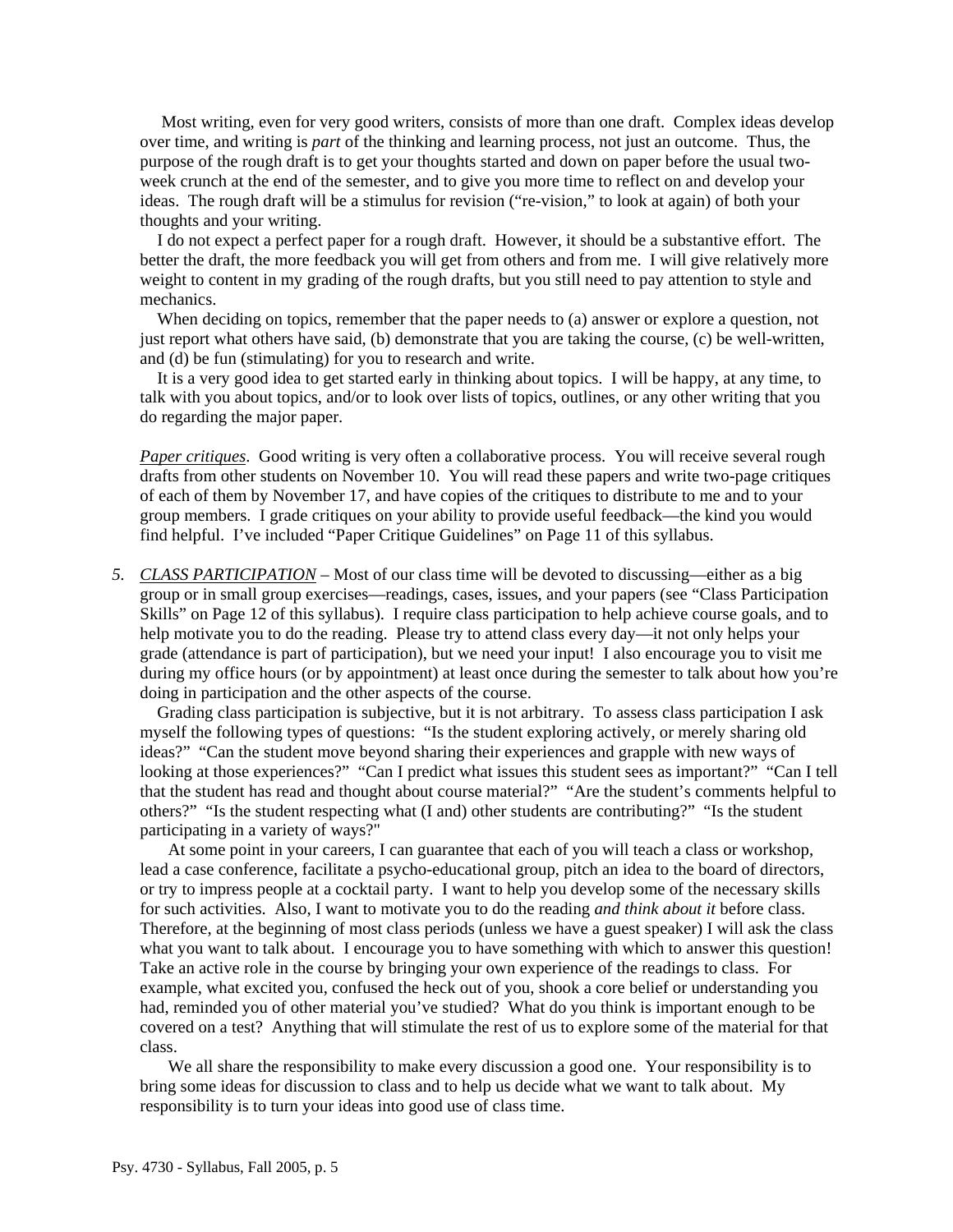*FINAL GRADE WEIGHTS AND POLICIES* – Your final grade will consist of a maximum of 1,000 possible points.

> Ethics Autobiography: 50 Reaction Papers (30 points per entry): 150 Rough Draft: 200 Critique: 100 Paper: 200 Final: 150 Class Participation: 150 TOTAL: 1000

- I grade each requirement of the course on a straight 90-80-70%, A-B-C system. The minimum points needed for each final grade are:
	- $920 = A$
	- $900 = A -$
	- $880 = B +$
	- $820 = B$
	- $800 = B -$
	- $780 = C +$
	- $720 = C$
	- $700 = C -$
	- $680 = D+$
	- $620 = D$
	- $600 = D -$
- Be advised that there is no rounding at the end; 899 points is a  $B<sub>+</sub>$ , and 900 points is an  $A<sub>-</sub>$ .
- I base your grade on the *quality* of the work you produce, not on the amount of time and effort you expend. (In most cases, of course, these two variables are correlated. Come see me about ways to make the most of your effort.)
- I do not grade on a curve, so your grade is not dependent AT ALL on the grades of your colleagues.
- Here are my general criteria for assigning grades:
	- An "A" is for those products that show some creativity as well as a clear mastery of the material. Students earn As when they grasp and can communicate the intricacies and subtleties involved in ethical reasoning. Their participation is multi-faceted—they can effectively contribute to the class in many ways. They are self-reflective—able to appreciate and consider alternatives to their initial position (even if they don't change their position). Their papers go beyond reporting what others have said; their own ideas are well-formulated and well-developed. Responses to critiques show that they have thought through the issues rather than merely incorporated suggestions. Their written work explores more than one position, or at least presents the weaknesses as well as the strengths of their positions. Their attention to detail—regarding both concepts and logistics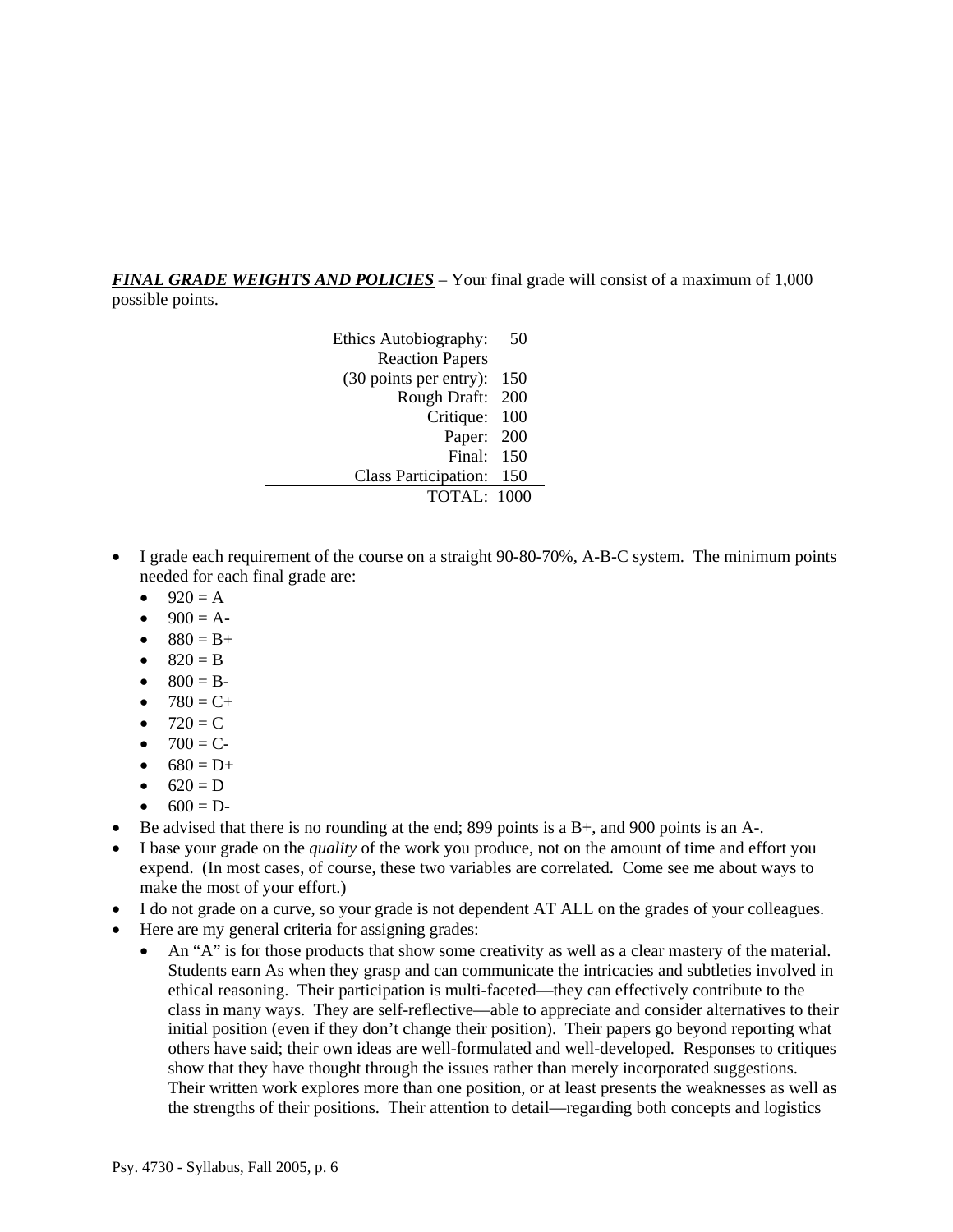involved in assignments—is excellent.

- A "B" reflects a good mastery of material, and the ability to think about it. High 80s reflect understanding that is very good if not exceptional, participation that makes a substantial contribution to the class, and writing that is clear and correct in terms of concepts and technical/logistical aspects. Low 80s reflect thinking that is adequate but perhaps somewhat simplistic, participation that is inconsistent or limited, and writing that has trouble communicating ideas (e.g., suffering from some lack of focus or organization).
- A "C" is a sign of a problem, such as simplistic thinking, factual errors, poor mechanics, or failure to grasp basic ideas. Students who earn Cs may have limited, ineffective, or rigid ways of participating. They may have difficulty formulating ideas and developing them in papers. They may have difficulty moving past their own experience to incorporate new ideas and ways of thinking. Journal entries are not much more than reporting on what they've read, perhaps with a simple judgment attached, like, "I think that was unethical." They may not meet deadlines.
- A "D" (which is rare) reflects more serious versions of the problems of the "C"—it shows a serious lack of engagement in the course.

### *COURSE POLICIES*

- Because I have designed this class to have you be active and involved, it may not be possible or desirable to stick rigidly to the schedule outlined below. I reserve the right to change the due dates for reading assignments, to add readings, and to cancel assignments. I will make changes for good reason, in consultation with the Student Management Team (SMT; see below), and with adequate notice.
- SNOW POLICY If school is canceled (and class won't be canceled unless the entire campus is closed), all reading assignments hold; please do that day's reading AND the next day's reading. If there was a paper due the day of the cancellation, the paper is due the next class meeting.
- ACADEMIC DISHONESTY This takes three major forms: (a) plagiarism—quoting another person without giving them credit, (b) using the IDEAS of another person without giving them credit, which includes (c) using previous tests or answers, supplied by current or former students, to study from. Be familiar with CU-Denver's policies, which are posted in the Catalog. The penalties for academic dishonesty are severe, the *minimum* being failure in the course (After all, it's an *ethics* class!). And because ignorance is not an excuse, your first reading addresses plagiarism in a comprehensive way. If you have *any* questions about whether what you're doing is plagiarism, come talk to me about it.
- COLLEGE POLICY ON INCOMPLETES "Incomplete grades (IW or IF) are not granted for low academic performance. To be eligible for an Incomplete grade, students must (1) successfully complete 75 percent of the course, (2) have special circumstances (verification may be required) that preclude the student from attending class and completing graded assignments, and (3) make arrangements to complete missing assignments with the original instructor. "

### *STUDENT MANAGEMENT TEAM*

One way to help us all get the most out of this course is the SMT, a group of class members whose responsibility is to monitor the course through their own experience, to receive comments from the rest of the class, and to work with me on a regular basis to make recommendations about how the course can be improved. This way, you don't have to wait until the end of the semester to evaluate the class, and changes can be made before it's too late. I am especially interested in suggestions for making class time as active and useful as possible, and for more effectively incorporating our acculturation theme.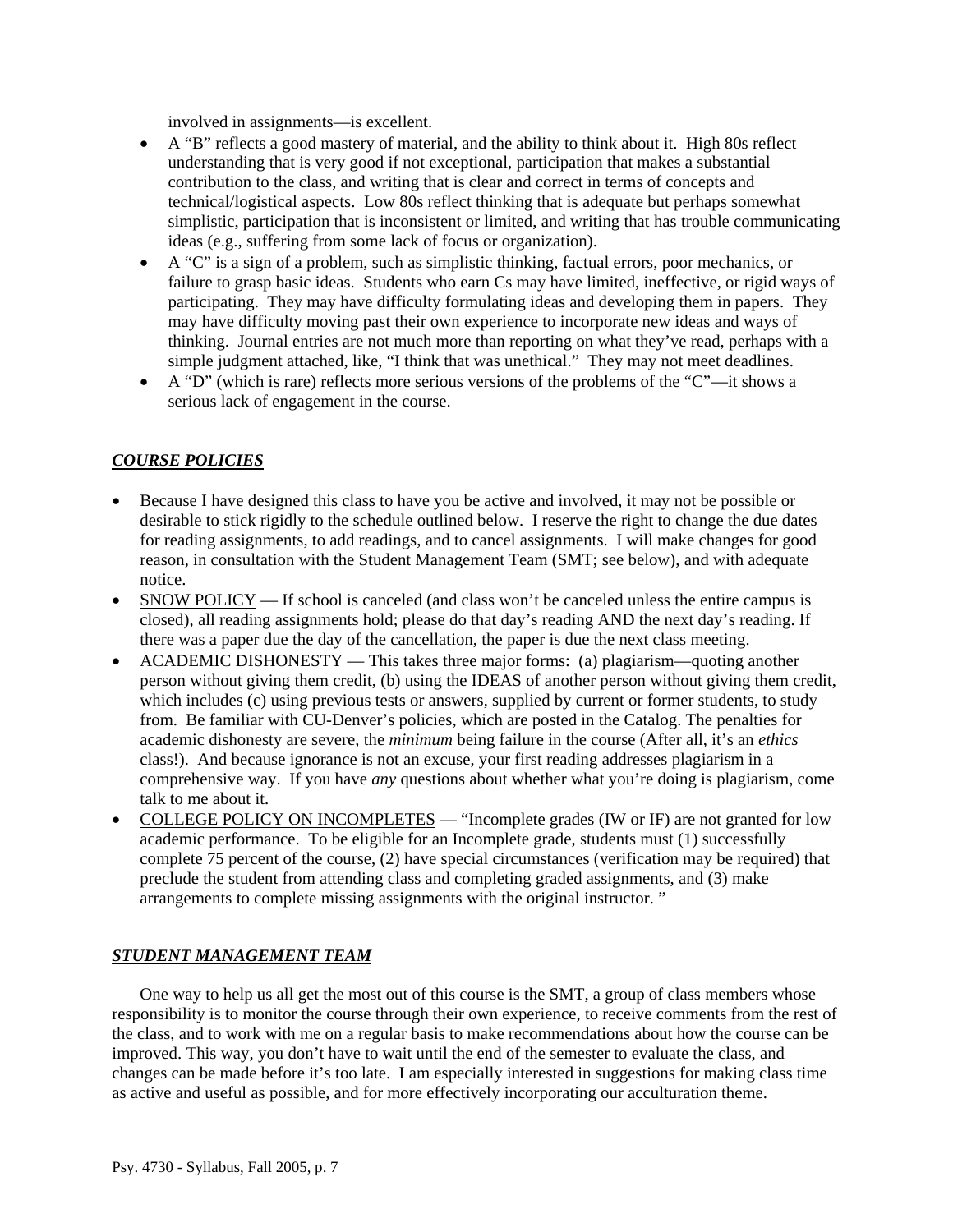We will select four people to serve on the SMT. The team will meet weekly, and I will meet with the team every other week. Members of the SMT receive NOTHING for their service but a chance to help other students (and themselves) get the most out of the course. *There is no extra course credit for members of the team*. And the SMT is not an exclusive "club." All class members are invited to SMT meetings, and you are all free to talk with me about the course.

I will ask in a couple weeks about your interest in serving on the SMT. Be thinking about it, and let me know if you have any questions.

#### *BLACKBOARD*

 The Blackboard course site is a wonderful way to facilitate communication and share documents. I will use it to post announcements, share thoughts about the class, answer questions, etc. You can use it to communicate with me or the entire class; for example, by posting a question to the discussion board.

 Log onto the site soon and take a look around. The course readings are under "Course Documents." Also, make sure your preferred email address is listed.

**Blackboard problems?** Please contact Tim McMahon: tim.mcmahon@cudenver.edu or call 303-556-6527.

### **Fall 2005 Registration and Academic Deadlines**

- CLAS students must always have an accurate mailing and e-mail address: http:/www.cudenver.edu/registrar
- Students are responsible for completing financial arrangements with financial aid, family, scholarships, etc.
- 15 August (5:00 pm) Payment plan deadline for students registering by 22 July 2005. Students who have *not applied for financial aid* are administratively disenrolled for non-payment.
- 25 August Last day to be added to the wait-list for a closed course.
- 29 August 7 September Students are responsible for verifying an accurate Fall 2005 registration via SMART.
- 1 September (midnight) Last day to add courses via the web SMART system.
- 7 September (5:00 pm) Last day to add 16-week structured courses without a written petition for a late add.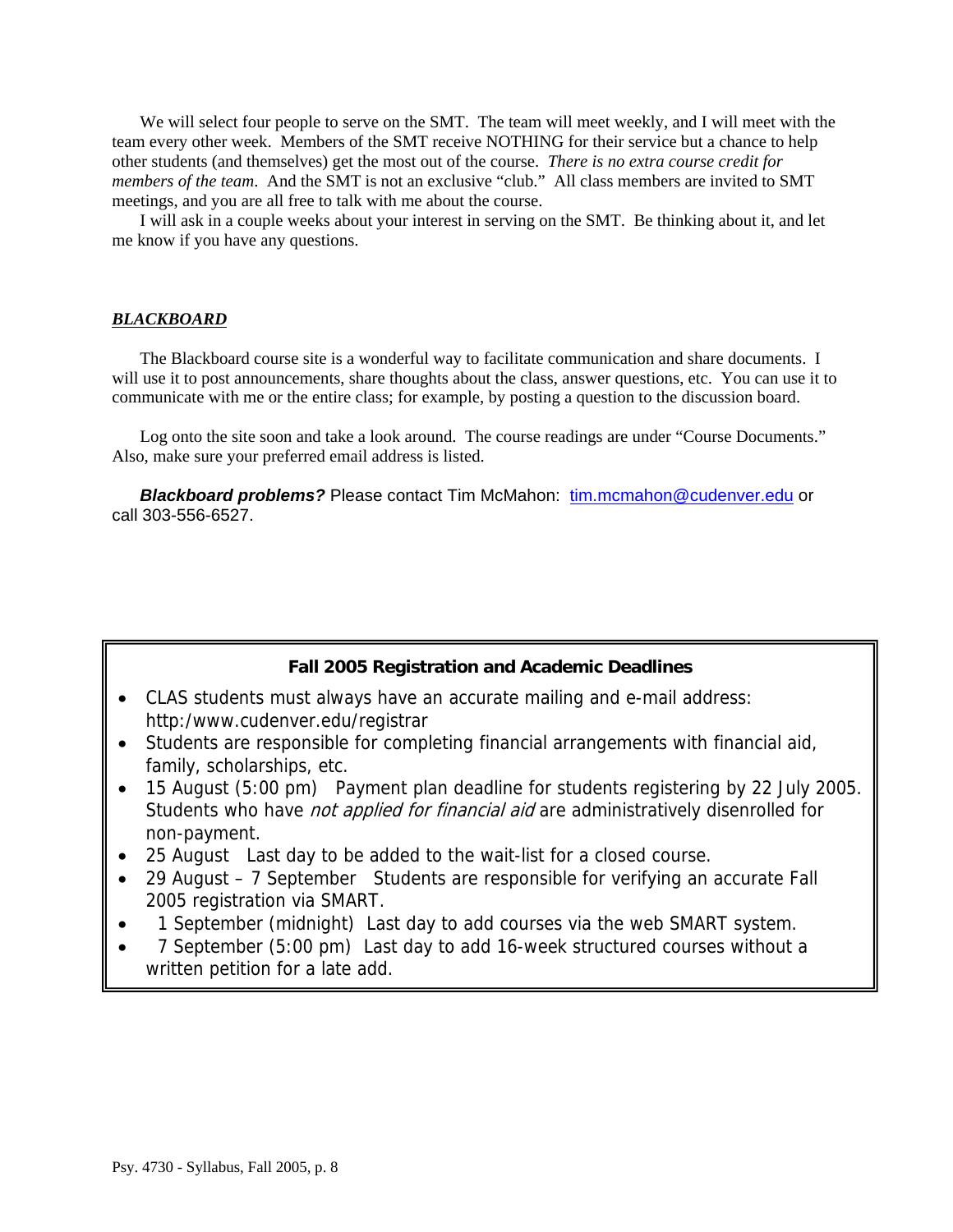| Date              | <b>Readings and Assignments</b>                                                                                   |
|-------------------|-------------------------------------------------------------------------------------------------------------------|
| Aug. 25           | McKelvie, Black, & Standing, 2004 (Plagiarism)<br>1.                                                              |
| Aug. 30           | Handelsman, Gottlieb, & Knapp, 2005 (Acculturation model)<br>1.                                                   |
| Sep. 1            | Handelsman, 1998 ("Ethics and Ethical Reasoning")<br>1.                                                           |
| Sep. 6            | 1. Kitchener, 1984                                                                                                |
| Sep. 13           | Knapp & VandeCreek, 2003, Chapters 1-4<br>1.                                                                      |
|                   | 2. APA, 2002 (APA Ethics Code)                                                                                    |
|                   | 3. Take a look at "APA Cases," and bring it with you to class                                                     |
| Sep. 15           | ETHICS AUTOBIOGRAPHY IS DUE IN CLASS                                                                              |
| Sep. 20           | Colorado Revised Statutes (CRS) 12-43-222 ("Prohibited Activities")<br>1.                                         |
|                   | Knapp & VandeCreek, 2003, Chapter 5, Sections 1-2<br>2.                                                           |
| Sep. 22           | APA, 1990 ("Guidelines for Providers of Services to  Diverse Populations")<br>1.                                  |
|                   | Sue, 1990 (Culture)<br>2.                                                                                         |
|                   | 3.<br>Knapp & VandeCreek, 2003, Chapter 5, Sections 3.01-3.04                                                     |
| Sep. 27           | <b>Readings TBA</b><br>1.                                                                                         |
| Sep. 29           | 1.<br>Handelsman, 2001a (Informed Consent)                                                                        |
|                   | CRS 12-43-214 (Mandatory Disclosure)<br>2.                                                                        |
| Oct 4             | 1. Knapp & VandeCreek, 2003, Chapter 5, Sections 3.10-3.12; 10-01-10.05; 10.09-10.10                              |
| Oct. 6            | 1. Knapp & VandeCreek, 2003, Chapter 5, Section 6                                                                 |
| Oct. 11           | 1. Knapp & VandeCreek, 2003, Chapter 5, Section 4                                                                 |
|                   | 2. CRS 12-43-218 (Confidentiality)                                                                                |
| Oct. 18           | 1. Knapp & VandeCreek, 2003, Chapter 5, Section 5                                                                 |
| Oct. 20<br>Oct 25 | Be ready to discuss your paper topics.<br>1. Knapp & VandeCreek, 2003, Chapter 5, Sections 3.05-3.09; 10.05-10.08 |
|                   | 2. Gutheil & Gabbard, 1993 (Boundaries)                                                                           |
| Nov. 1            | 1. Gottlieb, 1993 (Dual relationships)                                                                            |
| Nov. 3            | Knapp & VandeCreek, 2003, Chapter 5, Section 7<br>$\mathbf{1}$                                                    |
| Nov. 8            | 1. Knapp & VandeCreek, 2003, Chapter 5, Section 8                                                                 |
| Nov. 10           | ROUGH DRAFT IS DUE IN CLASS (Enough copies for me and your group)                                                 |
|                   | 1. Handelsman & Krest, 1996                                                                                       |
|                   | 2. Romm, 1992                                                                                                     |
| Nov. 15           | 1. Knapp & VandeCreek, 2003, Chapter 5, Section 9                                                                 |
| Nov. 17           | <b>CRITIQUES DUE IN CLASS</b> (Rough drafts, obviously, need to be read by today.)                                |
| Nov. 22           |                                                                                                                   |
| Nov. 24           | ** THANKSGIVING HOLIDAY; NO CLASSES**                                                                             |
| Nov. 29           | 1. Handelsman, 2001b ("Learning to Become Ethical")                                                               |
| Dec. 6            | <b>LAST REACTION PAPER (REVISION OF AUTOBIOGRAPHY) DUE IN CLASS</b>                                               |
| Dec 8             | <b>MAJOR PAPER DUE IN CLASS (2 copies)</b>                                                                        |
| Dec 13            | FINAL EXAM (Two-hour; Open-book)                                                                                  |
| <b>OR</b> 15      |                                                                                                                   |

*SCHEDULE OF ASSIGNMENTS —* Readings should be **completed** by the date indicated.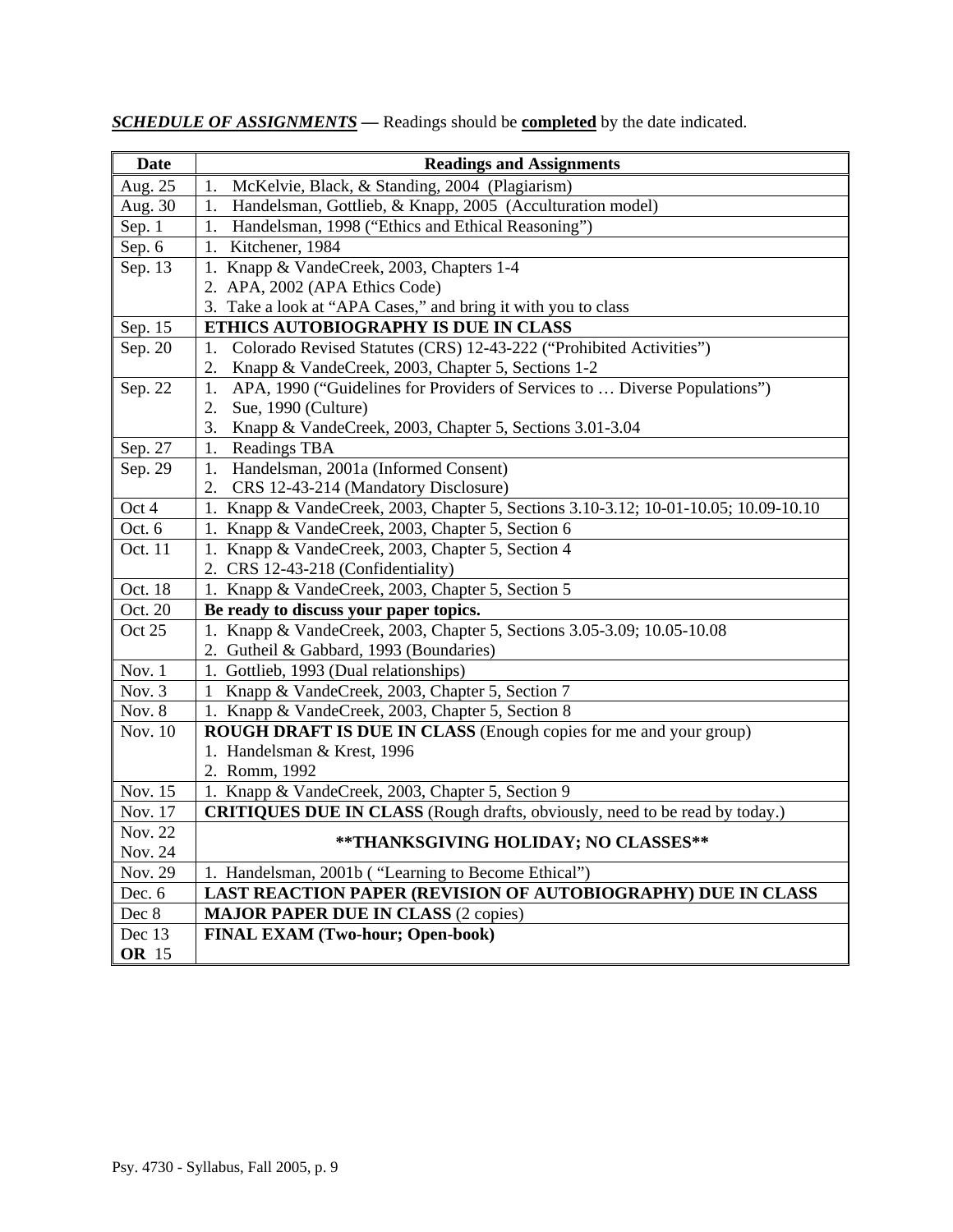### SOME USEFUL INFORMATION!

In the following pages, I present some information that I've put together over the years to help you with various aspects of the course. Much of it comes, directly or indirectly, from former students and SMTs.

#### *References on Style and Grammar*

- Baker, S., & Yarber, R. E. (1986). *The practical stylist, with readings* (6<sup>th</sup> ed.). New York: Harper & Row.
- Glazier, T. F. (1986). *The least you should know about English.* New York: Holt, Rinehart and Winston.
- Strunk, W., & White, E. B. (1999). *The elements of style* (4<sup>th</sup> ed.). Needham Heights, MA: Allyn & Bacon.

### *What Are the Criteria for a Good Ethical Analysis?*

Obviously, not all of these criteria are relevant for each paper, final answer, etc. Nevertheless, these criteria are useful to consider any time you're thinking through the ethical dimensions of your work.

- I. Knowledge accurate, relevant
	- A. Ability to bring findings from course readings into the analysis
	- B. Does the analysis demonstrate that you have taken this course?
		- 1. E.g., demonstration of an understanding of facts vs. values
- II. Comprehensiveness nothing important left out
	- A. E.g., when talking about informed consent, covering issues like competency to consent, assent, and possible exceptions
- III. Balance seeing several sides of the issues involved
	- A. E.g., "There are ethical pitfalls involved," is a better way to organize an analysis than, "Anybody who tapes a therapy session should be shot, for the following reasons."
	- B. Understanding the complexity of the decision-making process
- IV. Application of principles to specifics of cases (rather than saying, e.g., "Justice is important.").
- V. Creativity in relating and integrating:
	- A. Parts of analysis to each other
		- 1. E.g., how would different values change the importance given to different ethical principles?
	- B. Empirical, legal, and ethical issues
	- C. General and APA principles
	- D. Facts (or potential facts) of the case to values and principles
- VI. Quality of speculations can you think of the ethical problems two or three steps down the line?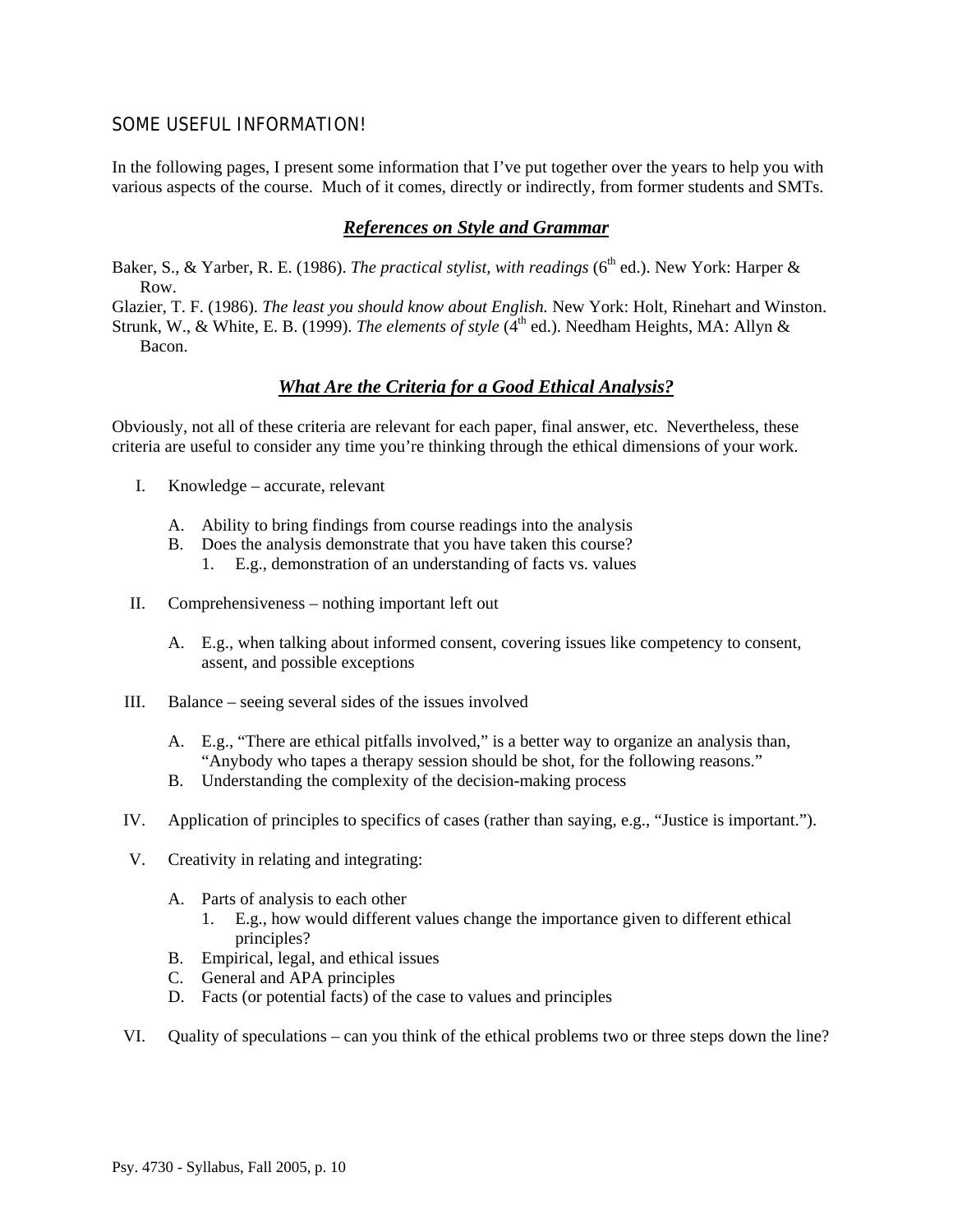## *Paper Critique Guidelines*

 The following suggestions should help you formulate your ideas about the papers you read. Often a good first step is to outline the paper to give you a sense of the organization of the paper and the point of each paragraph.

 Not all of these questions will be applicable to every paper. Also, you need not answer EVERY question in the two pages allotted for your critique. But going through all the questions is a good first step. You can then include in your critique those aspects that will be most helpful to the writer. You can write some of your comments (about spelling, etc.) on the paper itself.

### *CONTENT LEVEL*

- I. What is the major thesis or question of the paper?
	- A. Is it clearly stated in an introductory section?
	- B. Does the author deliver on the "promises" made in the introduction?
- II. What are the arguments that support this thesis, or answer the question?
- III. Which arguments are the strongest; which weakest? Is each argument appropriate and/or necessary?
- IV. How good are each of the following types of arguments?
	- A. Evidence
		- 1. Is the research review clearly written? Is the research cited relevant to the argument? Is there important, relevant research not covered?
		- 2. What analogies does the author use from other cases or other professions? Are they appropriate?
	- B. Case studies
		- 1. Are they clearly and succinctly presented?
		- 2. Too many, too few?
		- 3. Are they appropriate?
	- C. Examples
		- 1. Clear? Relevant? Supportive of the argument?
		- 2. Are there others?
- V. Is there a conclusion?
	- A. Does it address the major thesis or question?
	- B. Does it follow from the arguments presented?

### *STYLE AND MECHANICS LEVEL*

- I. Is the paper well organized?
	- A. Are there paragraphs out of place?
	- B. Are the subheading helpful? Should there be more?
- II. Are there spelling, punctuation, grammatical mistakes?
- III. Are there sentences that are poorly or awkwardly written? Are words used properly, or do they have incorrect connotations?
- IV. Are all references cited? Correctly?
	- A. Are all the listings in the references mentioned in the paper?
	- B. Are there ideas in the paper that seem to come from sources that are not cited?